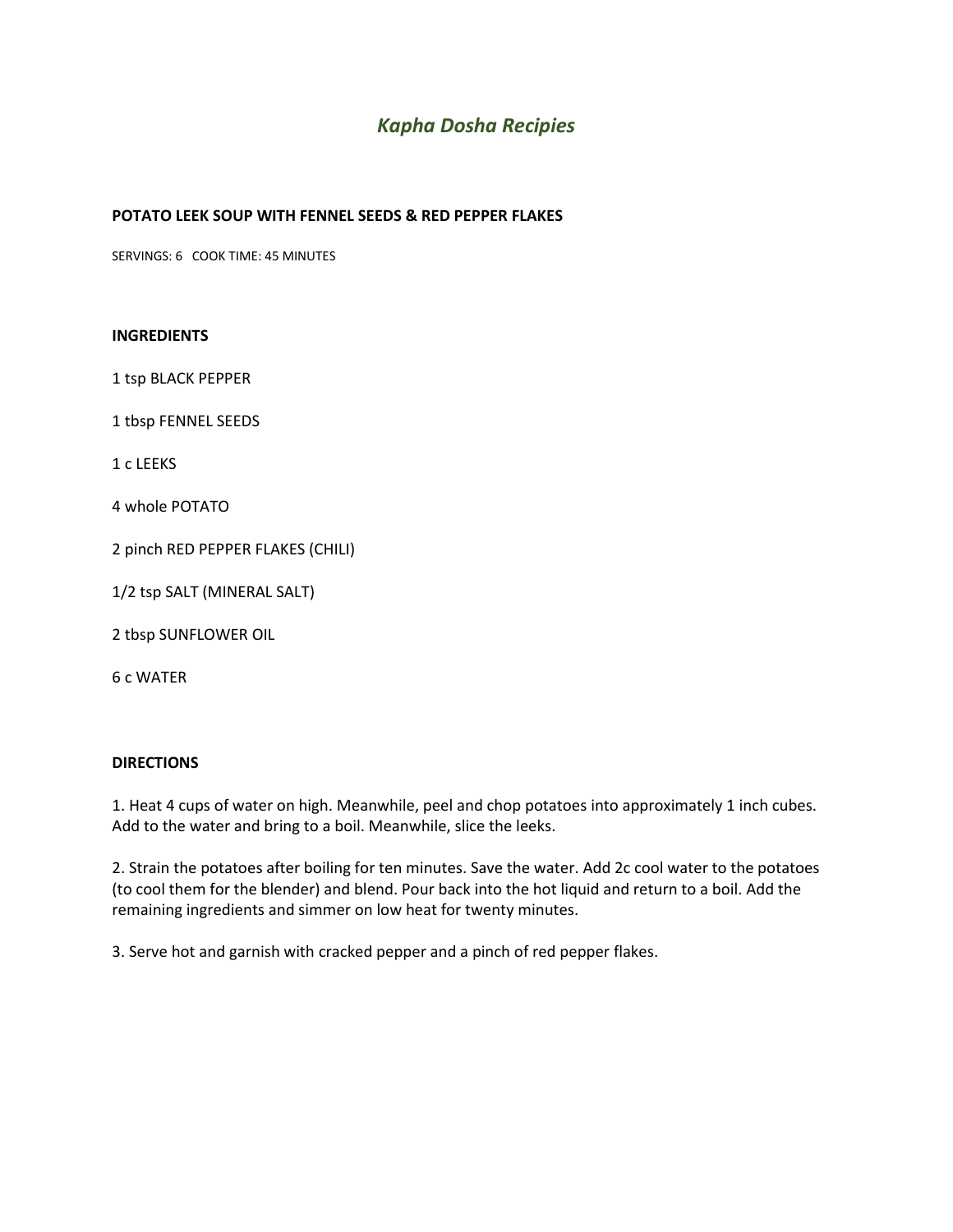# **ALMOND DATE SHAKE WITH CINNAMON**

SERVINGS: 1PREP | TIME: 5 MINUTES | COOK TIME: 0 MINUTES

# **INGREDIENTS**

1 c ALMOND MILK

2 pinch CINNAMON

2 whole DATES (DRIED)

1/8 inch GINGER (FRESH)

# **DIRECTIONS**

For best results, make homemade almond milk, and soak dates overnight.

- 1. Remove the seed from the dates.
- 2. Warm the milk in advance, or serve room temperature according to preference.

3. Puree all ingredients in a blender.

4. For a stronger restorative effect, add 1 tsp ghee and substitute milk for almond milk. You may also substitute with coconut milk.

# **ROASTED RICE WITH DATES, CINNAMON & CARDAMOM**

SERVINGS: 4 | PREP TIME: 5 MINUTES | COOK TIME: 25 MINUTES

#### **INGREDIENTS**

1 c BASMATI RICE

1/4 tsp BLACK PEPPER

1/4 tsp CARDAMOM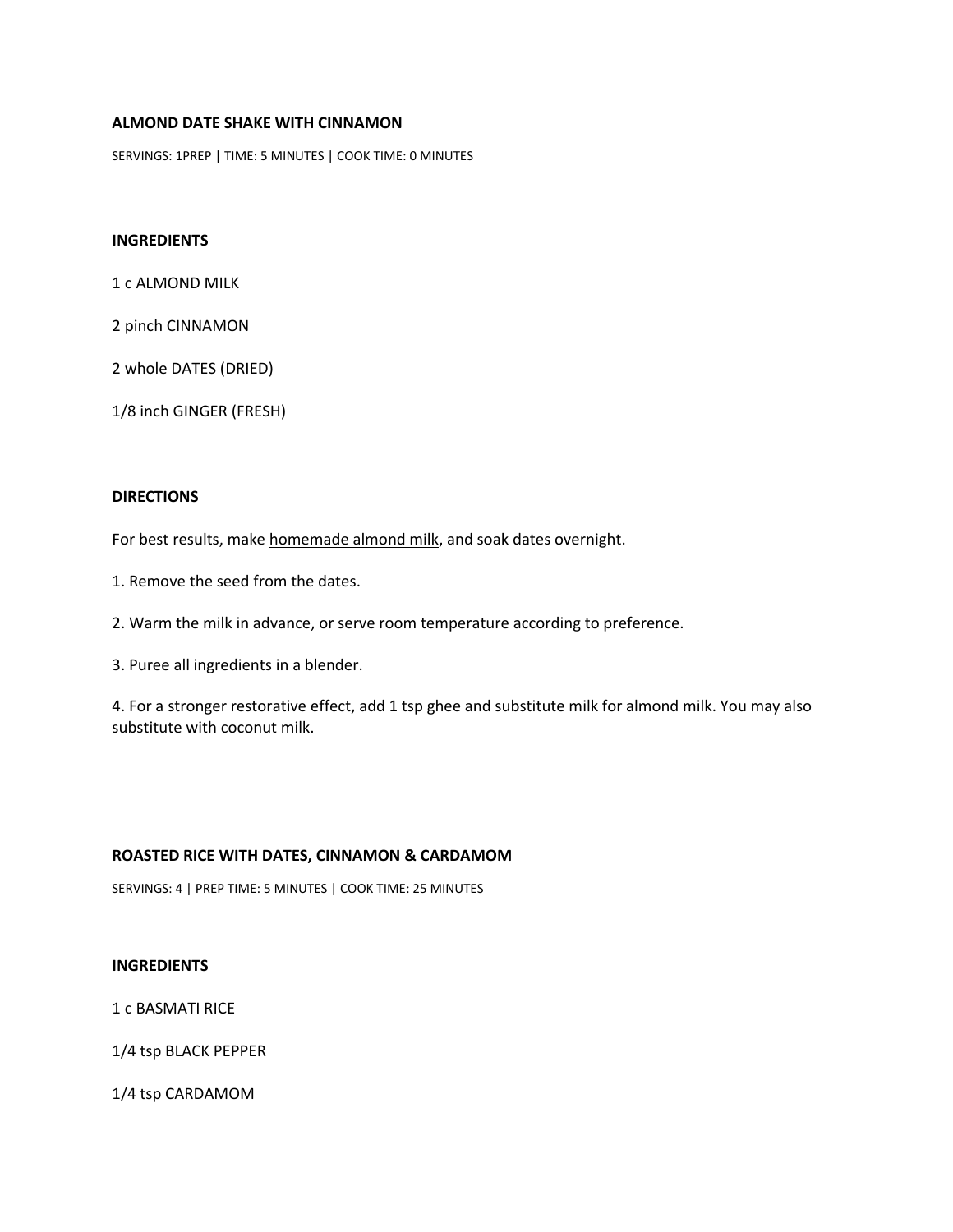1/4 tsp CINNAMON

4 whole DATES (DRIED)

1 tbsp GHEE

2 pinch SALT (MINERAL SALT)

3 c WATER

## **DIRECTIONS**

1. Chop dates. Heat a medium saucepan on low, and add ghee. When it melts, add uncooked rice. Stir continually for 2-5 minutes, until it smells sweet and all the rice is coated with ghee.

2. Add the spices and dates. Stir for one more minute. Add water and bring to a boil. Cover pot and lower to a simmer.

3. Cook until rice is tender about twenty minutes.

## **ASPARAGUS SAFFRON RISOTTO WITH LEMON**

SERVINGS: 4 | PREP TIME: 15 MINUTES | COOK TIME: 40 MINUTES

**INGREDIENTS**

2 c ASPARAGUS

1/4 tsp BLACK PEPPER

1 tsp CUMIN

2 tbsp GHEE

1/4 whole LEMON

1 c RISOTTO

2 pinch SAFFRON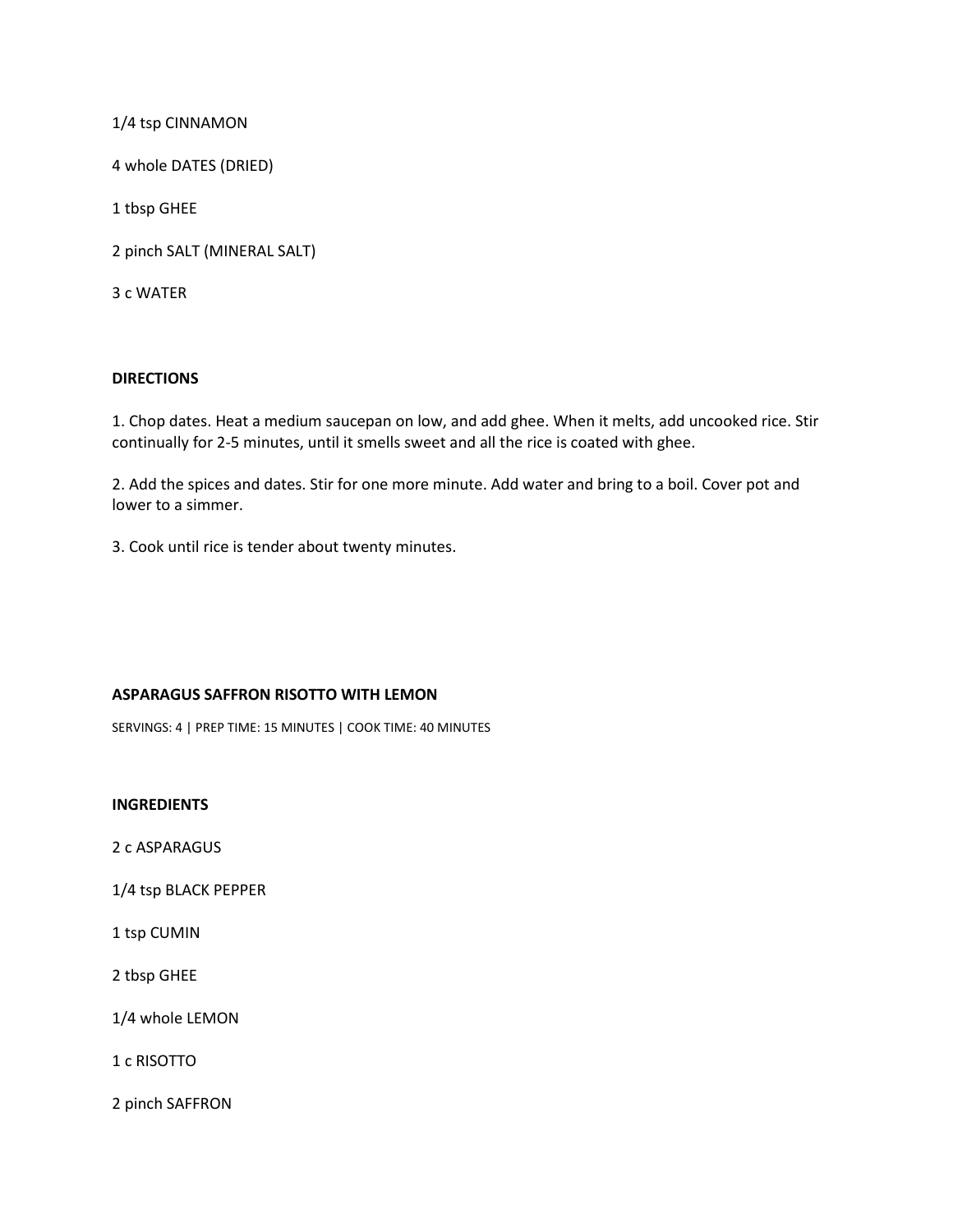1/2 tsp SALT (MINERAL SALT)

## **DIRECTIONS**

1. Grind saffron with a mortar and pestle. Place a few drops of water and continue grinding until saffron is completely dissolved. Let sit ten minutes.

2. Meanwhile, in a separate pot bring 1 quart of water to a boil and set aside.

3. Clean and dice asparagus.

4. Sautee the cumin seeds in ghee in a large pot.

5. Add risotto, asparagus and other ingredients to the cumin while the seeds are still aromatic, before they begin to brown. Sautee for an additional 30 seconds.

6. Add 1c of boiling water and lower heat to a simmer. Continue adding 1c of boiling water from the other pot every five minutes.

# **COLLARD GREENS WITH POTATO, LEMON & TURMERIC**

SERVINGS: 3 | PREP TIME: 15 MINUTES | COOK TIME: 40 MINUTES

## **INGREDIENTS**

2 pinch BLACK PEPPER

2 lbs COLLARD GREENS

1/4 whole LEMON

1 whole POTATO

1 pinch SALT (MINERAL SALT)

1 tsp SUNFLOWER OIL

2 pinch TURMERIC

1 c WATER